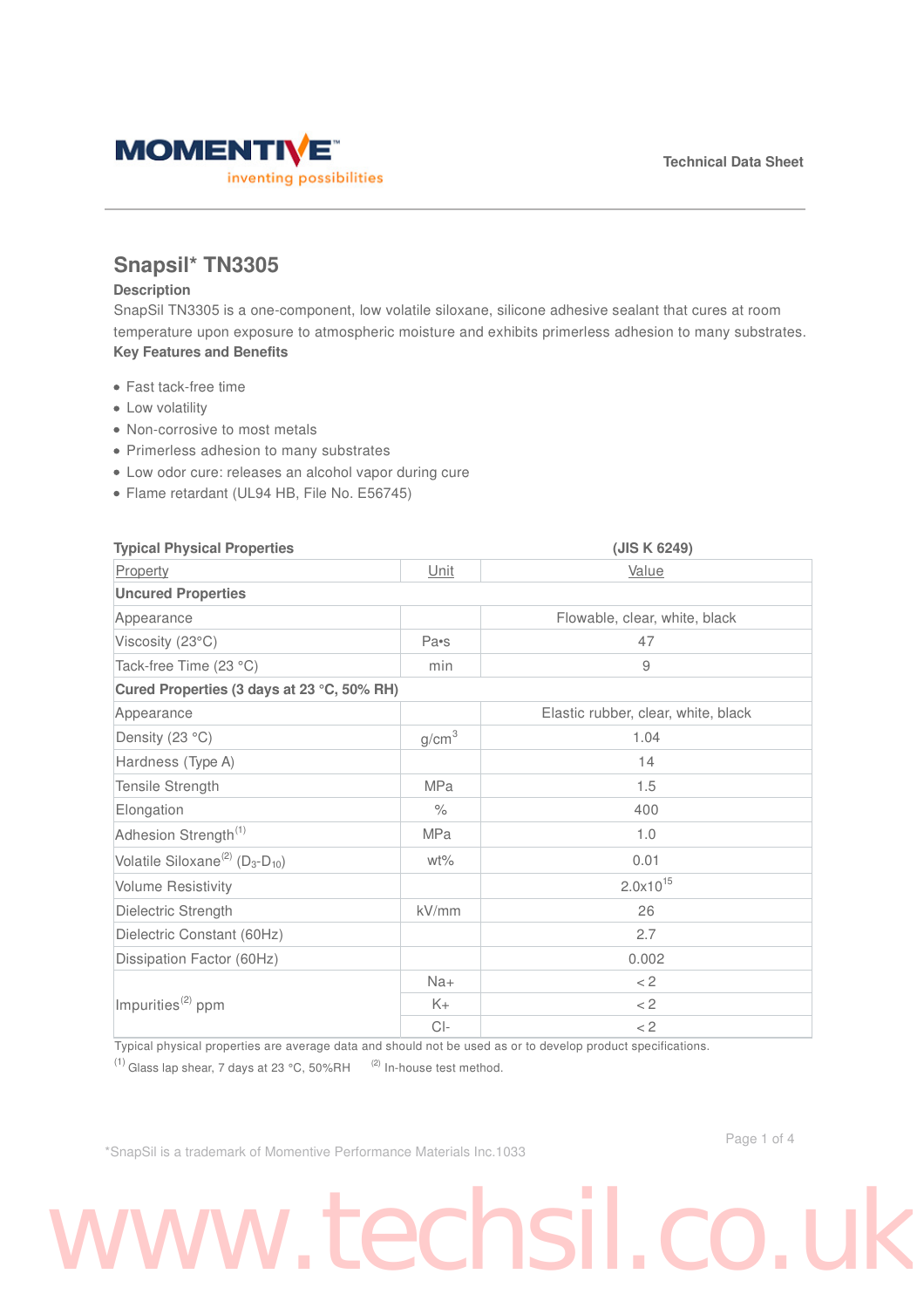### **Potential Applications**

- Insulating adhesive seal and fixing for electrical and electronic parts
- Waterproof sealant for electrical, electronic and communication equipment
- General adhesive for metal, glass, plastics, etc.

### **Cure Profile**

SnapSil TN3305 silicone adhesive sealant cures upon exposure to atmospheric moisture, and its cure speed is affected by humidity and temperature. The material begins to cure from the sections that are exposed to the atmosphere and, therefore, greater time is required for the cure to extend to deeper sections. The cure depth of SnapSil TN3305 silicone adhesive sealant at various combinations of humidity and temperature are provided below.



Note: Test results. Actual results may vary.

\*SnapSil is a trademark of Momentive Performance Materials Inc.1033

Page 2 of 4

## www.techsil.co.u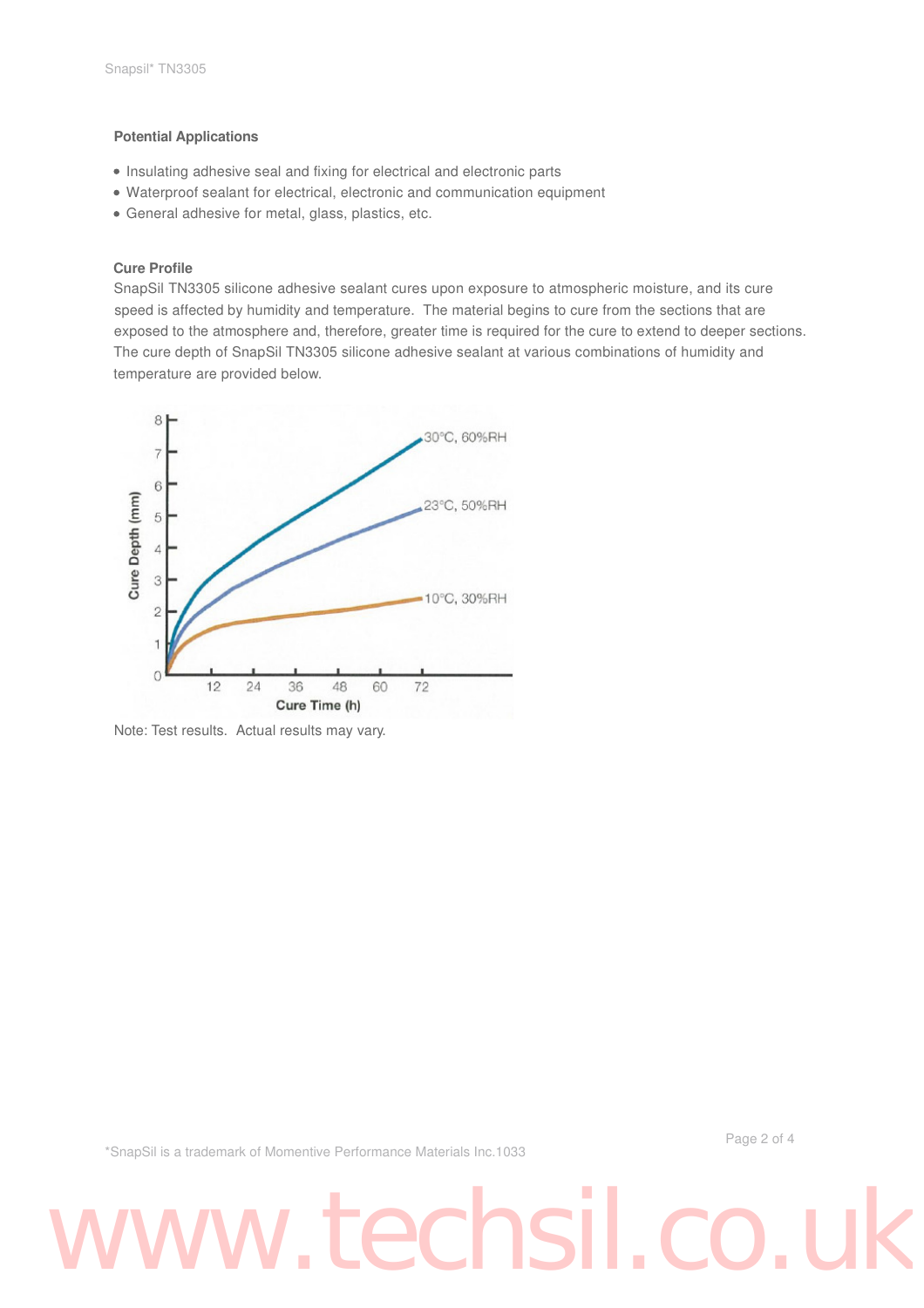### **Adhesion Performance**

SnapSil TN3305 silicone adhesive sealant adheres to a wide variety of substrates used in electronic components. The following matrix depicts adhesion performance to typical substrates. However, actual performance may vary depending on the substrate manufacturer or grade.

| Ω |
|---|
| Ω |
| Ω |
| Ω |
| Ω |
| ∩ |
| ∩ |
| Ω |
| ∩ |
| Ω |
| Ω |
| Ω |
| Ω |
| Ω |
| Ω |
| X |
| X |
| ∩ |
|   |

O: Good (cohesive failure)

X: Adhesive failure

Note: Test results. Actual results may vary.

### **Patent Status**

Nothing contained herein shall be construed to imply the nonexistence of any relevant patents or to constitute the permission, inducement or recommendation to practice any invention covered by any patent, without authority from the owner of the patent.

### **Product Safety, Handling and Storage**

Customers should review the latest Safety Data Sheet (SDS) and label for product safety information, safe handling instructions, personal protective equipment if necessary, emergency service contact information, and any special storage conditions required for safety. Momentive Performance Materials (MPM) maintains an around-the-clock emergency service for its products. SDS are available at www.momentive.com or, upon request, from any MPM representative. For product storage and handling procedures to maintain the product quality within our stated specifications, please review Certificates of Analysis, which are available in the Order Center. Use of other materials in conjunction with MPM products (for example, primers) may require additional precautions. Please review and follow the safety information provided by the manufacturer of such other materials.

\*SnapSil is a trademark of Momentive Performance Materials Inc.1033

Page 3 of 4

## www.techsil.co